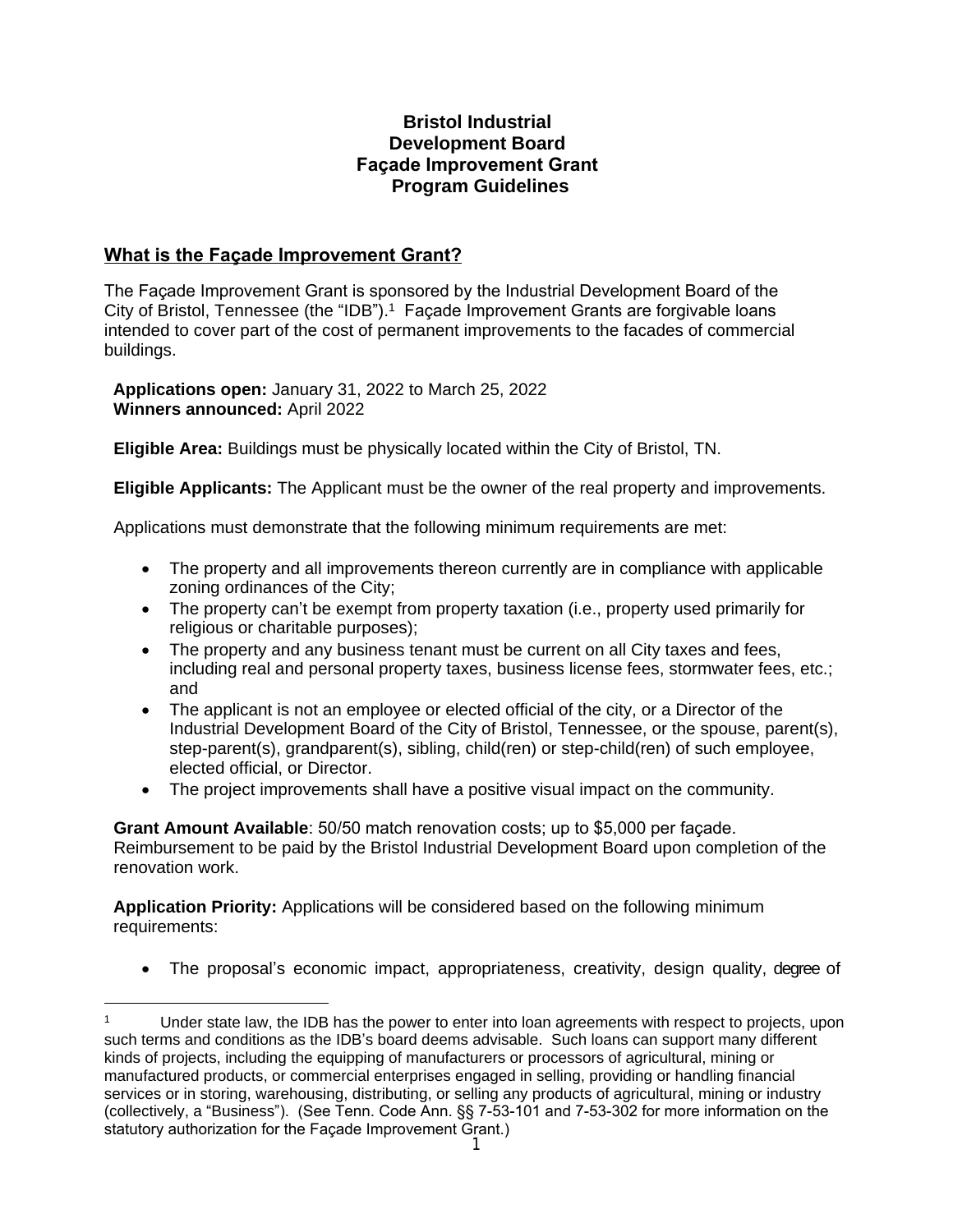change between before and after, and level of contribution to neighboring properties and revitalization.

- Depending on the needs of the target area, eligible activities could be historic rehabilitation and storefront improvements. The range of work generally includes anything related to improvement of the building exterior or visible from the street such as masonry repairs and pointing, facade painting, repair, reconstruction or replacement of historic features, awnings or canopies, signage and exterior lighting, gutters and downspouts, handicap accessibility, and window and door repair orreplacement.
- The Property Owner's or Tenant's ability to pay for the rehabilitation, taking into account the grant.

## **Application Process:**

Applications for the façade improvement grant will be available from the IDB from January 31, 2022 to March 25, 2022. Proposals will be reviewed for eligibility, and will then be reviewed for quality and impact of the proposed improvements. Approval of applications will be considered based on the strength of proposals and visual impact on the community.

- As part of the application for the façade improvement grant, the applicant shall provide the following:
	- o A detailed description of the façade improvement project and the economic impact on the community
	- o Drawings and specifications provided by design professional or architect (shall include estimates and projected timeline of project)
	- o Current photographs of the building

**General Provisions of the Program:** The general requirements for the Façade Improvement Program are listed below:

- The Bristol Tennessee Department of Development Services may provide a list of available design resources and professionals in order to assist the applicant with outline drawings and specifications, and timelines (collectively, "work write-up") and cost estimates for each façade renovation project. Applicants are not required to use a design professional, but it is recommended.
- The applicant must submit the work write-up based on the Owner's and/or tenant's design goals, budget, and input from the IDB and the Bristol Tennessee Department of Development Services.
- The façade work write-up will be approved by the Bristol Tennessee Department of Development Services prior to the start of work.
- If the work must be performed by a Contractor, the Property Owner is responsible for identifying and entering into a contract with a Contractor for the work described in the work write-up according to the provisions of this document.
- All changes or substitutions to the work write up will be approved by the Bristol Tennessee Department of Development Services.
- No work may be undertaken until appropriate permits have been obtained from the Department of Development Services.

#### **Construction Contracts: Generally, the construction contracts must follow the provisions below:**

- The contract for rehabilitation work shall be between the Owner and the Contractor. Neither the City nor the IDB is responsible for the performance of the Contractor nor for payments to the Contractor.
- The Property Owner shall ensure that the Contractor is legally licensed for the work tobe